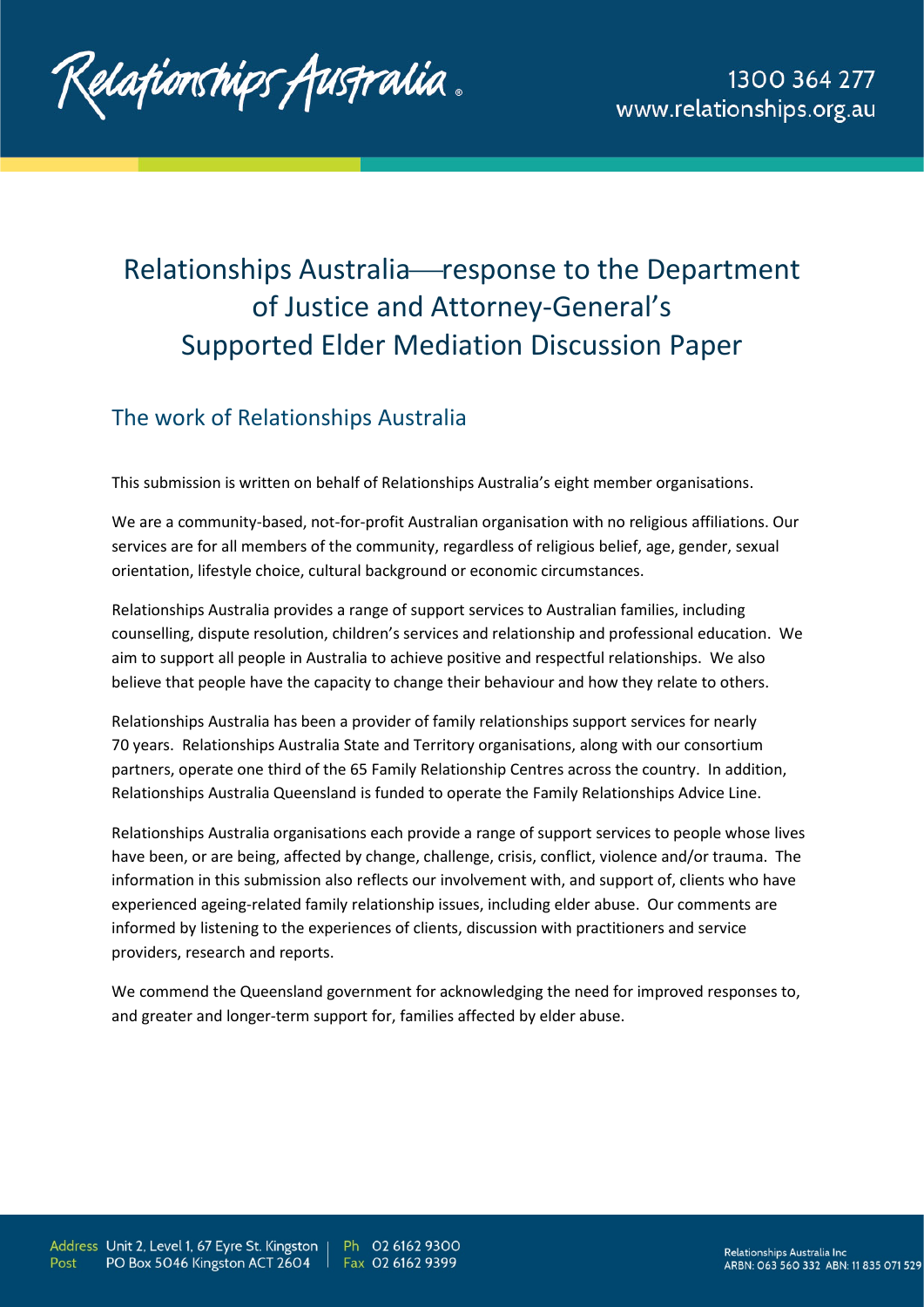### Introduction

On 1 January 2016, Relationships Australia commenced a twelve month trial of an elder relationship service in six selected locations around Australia. The aim of the service is to support families to plan for future medical, health, financial or living arrangements and make decisions that protect the interests, rights and safety of all family members. Sites include urban and regional locations: Canberra ACT, Wagga Wagga NSW, Kew VIC, Adelaide SA, Launceston TAS and Moreton Bay QLD.

The service was developed in response to changing demographic, health and social issues which have resulted in an ageing Australian population and increasingly complex family structures. These demographic and social factors have led to an increasing number of presentations at local family and relationship services, and a desire on the behalf of Relationships Australia to provide a more targeted service that meets the needs of older people and their families. In developing the service, we identified a service gap, with Australian elder mediation and counselling services embryonic when compared to overseas jurisdictions, such as Ireland and Canada.

People can attend the new service on their own, with their partner or extended family, and are supported by qualified mediators, psychologists and social workers who have been trained in delivering services to older people. Our pilot service has operated with an affordable and flexible charging policy as we did not want cost to be a barrier to families engaging with the service in its pilot stage. The service is flexible and innovative, responding to the presenting needs of clients, and may include counselling, mediation, education, information and referral to specialist support services and legal advice. A number of presentations to date have included elder abuse.

Our early experience suggests that the current service system and policy framework to prevent and respond to elder abuse are poorly designed, inadequate and fragmented. We welcome the discussion paper and the opportunity to contribute to the design of a better system.

### Response to the discussion questions

#### Elder abuse

1. Should Supported Elder Mediation be offered in situations where it is identified that the older person is the subject of abuse?

- Our experience in delivering family relationship services suggests that a therapeutic model of elder mediation can lead to positive outcomes for older people, including perpetrators of family violence in some circumstances.
- Relationships Australia has a long history in delivering services for families affected by violence and routinely screens for violence at intake in most services. In delivering services to clients with ageing-related family issues, we have observed elder abuse that is the result of historical family violence continuing at older ages and/or situations where the abuse has arisen as victims age. In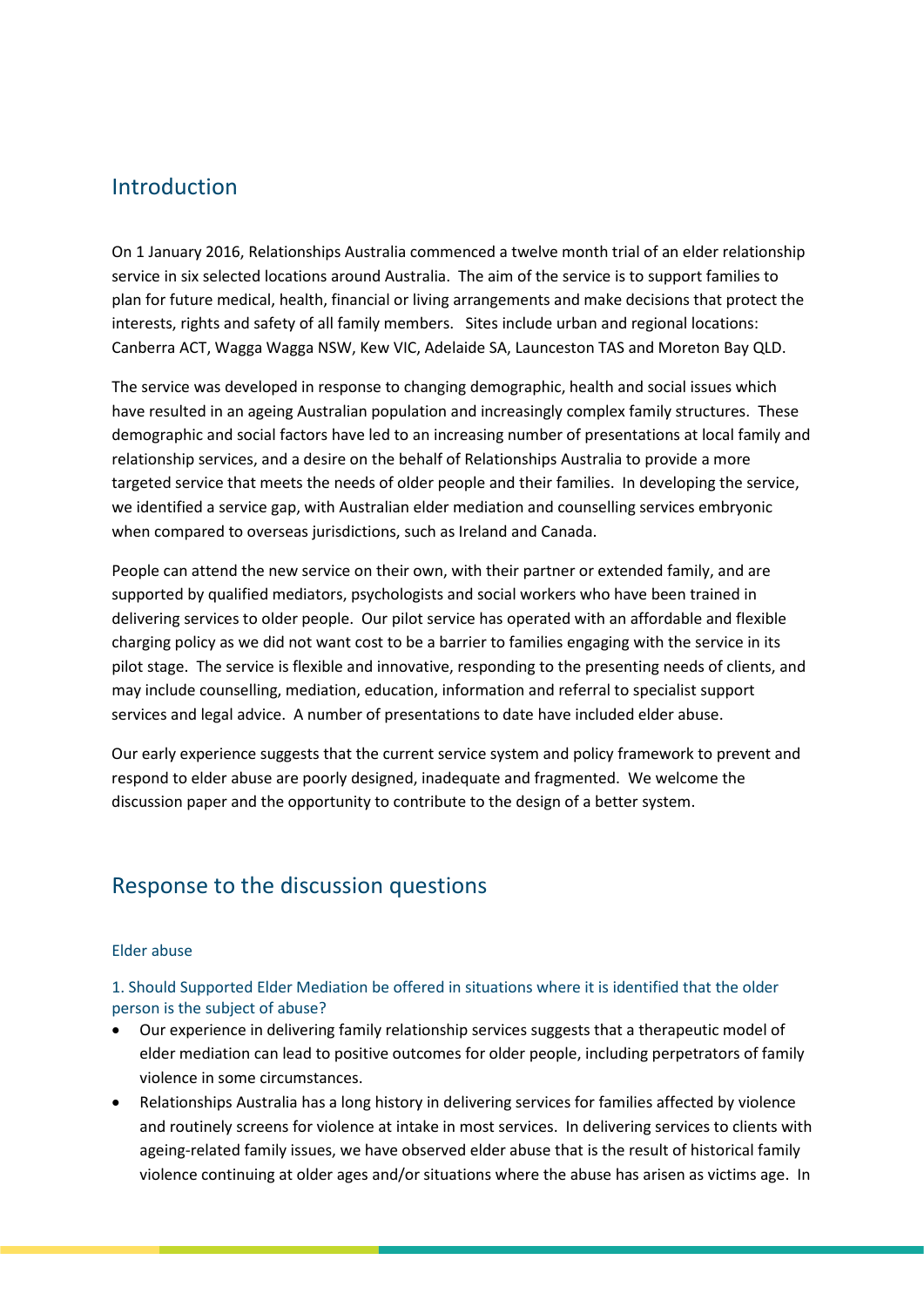the latter case, this has been facilitated through caring roles or the poor personal circumstances and behaviours of perpetrators. The response and interventions are likely to be different depending on the history of the family and the circumstances of victims and perpetrators.

- Many victims will be unlikely to pursue legal avenues to protect themselves, particularly where they rely on the perpetrator for care and/or the perpetrator is an adult child, and therapeutic mediation with appropriate referral pathways and support can offer a means to increase the safety of the victim and improve family relationships and support.
- Where there is a history of family violence, frailty of the perpetrator and fear of being left without a carer can be a leverage point for change and prevention of future abuse. However, the opportunity for change can only be maximised if appropriate family violence services are available. For example, whilst men's behavioural change programs are well-established in Australia, these services are not adequately funded or targeted towards older perpetrators. Similarly, family violence crisis services traditionally target women and children victims, and are less well equipped to deal with older people, and/or female perpetrated violence.
- Where violence has arisen due to the mental health, drug and alcohol or related issues of the carer or adult child, a holistic family relationship service that wraps around the family can support the victim and the perpetrator to access the services they need.

#### 2. If so, what suitability criteria should be considered when proceeding with matters?

- We support an approach that respects the wishes of the older person and protects human rights, and criteria that assesses both the effect on the victim of abuse and the behaviour of the abuser.
- In our elder services model, the family meeting is often supported by both an independent counsellor and mediator. These practitioners meet with clients separately at the intake and assessment stage and can assist clients to develop a safety plan. Referrals can also be made to legal services or the police where appropriate.
- There are well established criteria to assess whether the issues are suitable for mediation, such as:
	- − Family history, including violence, fear and power imbalances.
	- − The future risk of harm, including escalation of the threat or violence
	- − The level of vulnerability of the applicant
	- − The capacity of both parties to understand and participate in the mediation process. This could include cognitive disability and language difficulties.
	- − If there is police involvement or court orders
	- − Whether both parties genuinely want to resolve the dispute and they are open to negotiation

In some circumstances, strategies can be put in place to overcome barriers to mediation. These include inviting an appropriate support person. A party with a cognitive disability who may have difficulty in understanding the mediation process may be able to participate with a support personfamily member, a friend, a disability advocate, a lawyer or other professional person or advocate—assisting them. Services may also refer clients to counselling to assist them in preparing for their family meeting.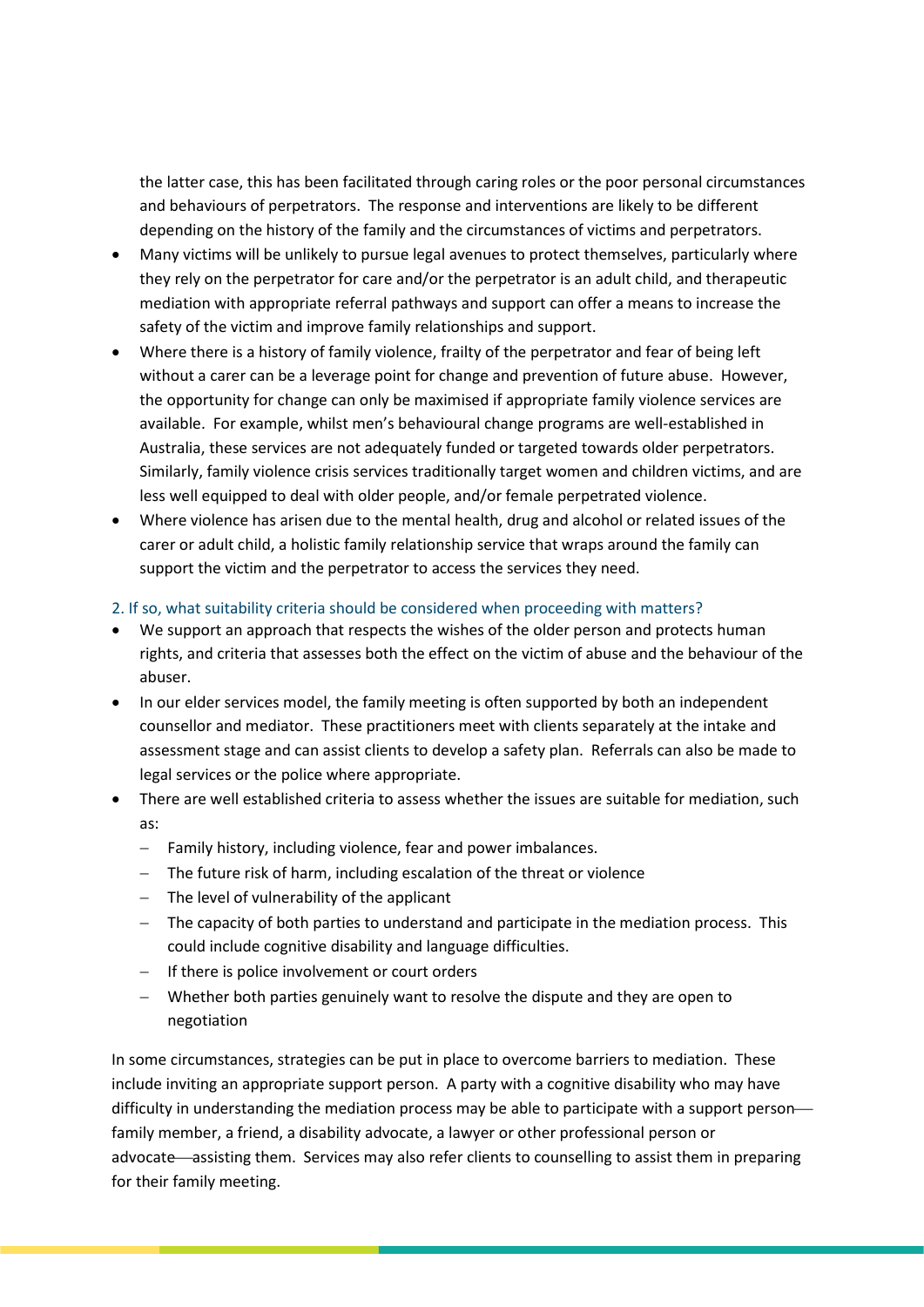The elder relationship service is also able to organise an interpreter and offer flexible arrangements such as outreach, broken and shorter sessions, and age-friendly venues.

Where desired by the parties, Relationships Australia can also provide 'shuttle' mediation where victims and perpetrator are supported in different physical spaces with the practitioner(s) moving in between as the mediation proceeds.

#### 3. What protections should be in place to ensure the ongoing safety of participants?

- Clients accessing Relationships Australia services that are affected by violence are supported with safety plans, follow-up and internal and external referrals to complementary support services.
- Through a family meeting process, additional informal and formal networks of support can be included to increase the visibility of the risk and correspondingly the safety of the older person.

#### Restorative Justice

#### 4. Should restorative justice approaches be specifically available to older people in the context of elder abuse?

- We support the use of the term, restorative practice, rather than the more narrow and prescriptive term, restorative justice. Relationships Australia supports restorative practice approaches and our services have demonstrated the benefits of alternative forms of dispute resolution that use restorative and therapeutic approaches. These models of service may, or may not be linked with a criminal process.
- While additional legal safeguards may be put in place, clients presenting at our services are unlikely to access civil or criminal remedies as they do not wish to further damage their family relationships. These situations suggest a role for restorative processes that achieve positive outcomes for older victims, including healing, and preserving or improve family relationships that need to endure past the abuse.
- Policy frameworks could be informed by innovative restorative practice programs being trialled in international jurisdictions such as New Zealand and Canada.
- A number of clients presenting to the elder relationship service have indicated apology and restoration (eg. Paying back some or all of the misused funds of the older person, taking responsibility of the wrongdoing) as key elements of the outcomes they are seeking through the family meeting.
- We would also support additional services to support carers. A key feature of cases of elder abuse presenting at our services is an adult child/parent care relationship. Many of these carers are suffering their own financial, mental and physical health issues due to the significant burden of their caring role. It is also possible that the carer is being abused by the older person, particularly where there is cognitive decline. Our service has been able to provide additional supports to carers through referrals to community support organisations, and facilitating family meetings to encourage other family members to assist with care. Services that provide additional supports to people in caring roles could be significant in preventing elder abuse, particularly in relation to neglect.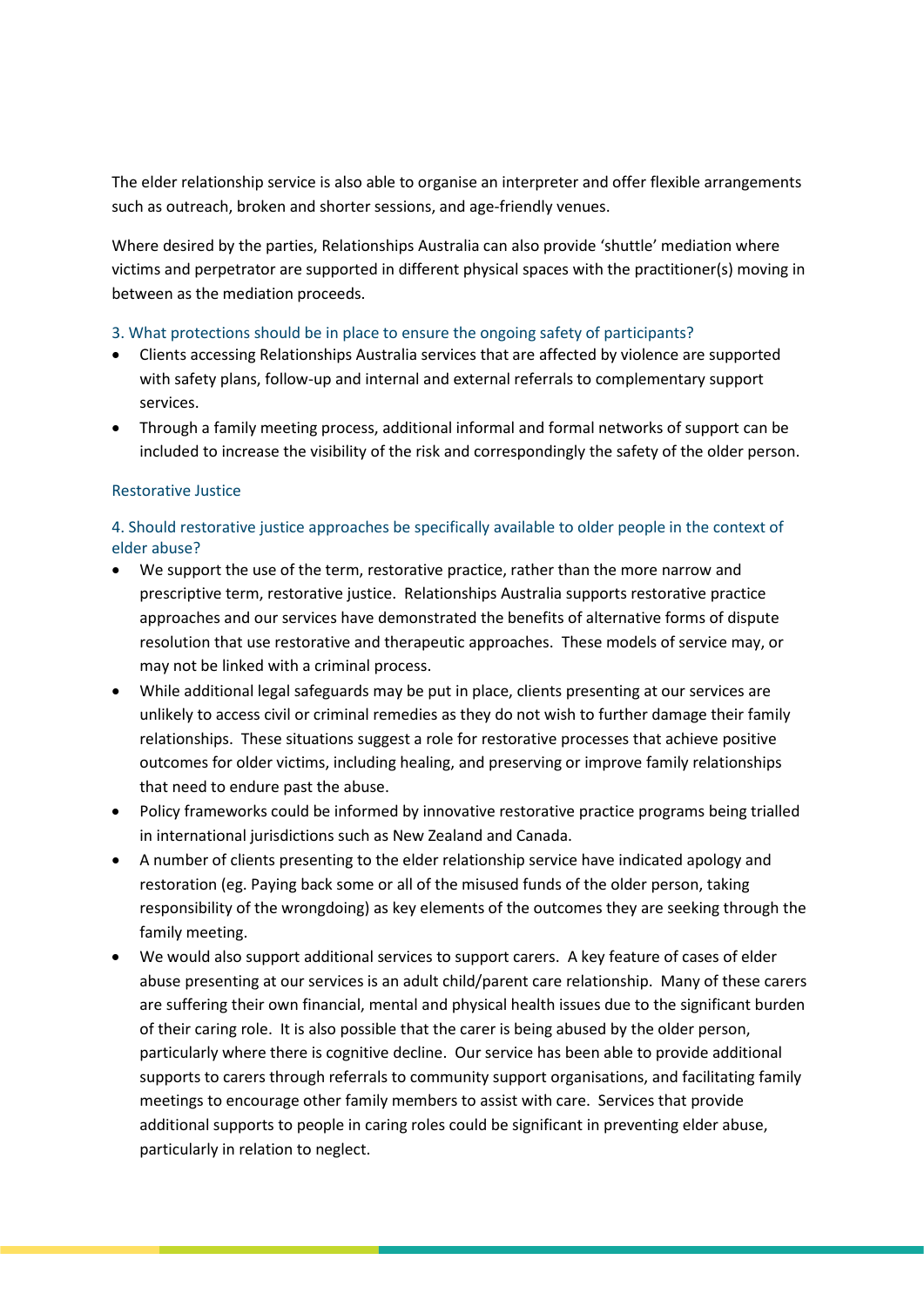#### 5. What protections should be provided to ensure the ongoing safety and wellbeing of older people?

- We support the establishment of a single regulator with investigative powers, and redress that includes approaches that achieve the best possible outcomes for older people and their families, including restorative approaches such as family group conferencing, apology, restitution and criminal sanctions in serious cases of abuse.
- We have also observed the potential for domestic violence education to positively impact older generations, both at the community level in dispelling out-dated views, and at the individual level in encouraging respectful family relationships.

#### **Capacity**

#### 6. What existing processes, sources of advice, tools, or techniques would be useful to assist mediators in assessing?

- We have observed situations where the capacity of the older person contributes to the opportunity for abuse. For example, medical diagnosis of Alzheimer's disease can take many years. In the intervening period it may be difficult to determine the capacity of the older person and this may also be the period in which Powers of Attorney are assigned and financial abuse takes place. Training for elder mediators should include modules that improve their understanding of the law (eg. Powers of Attorney, guardianship) and age care service system.
- Practitioners delivering services should also be trained in understanding capacity. There are some existing training, resources and tools, but these are often difficult to access and/or expensive. For example see [http://www.utas.edu.au/wicking/understanding-dementia.](http://www.utas.edu.au/wicking/understanding-dementia)
- Family violence assessment tools have been developed and are routinely applied in family services.
- Based on our experience in delivering family relationship and family law services, including elder relationship services, Relationships Australia is considering developing specialised training for elder mediators through one of its Registered Training Organisations.

#### *a. What accommodations are required to maximise participation?*

• Our services have increased access to services for older people through age-friendly physical spaces, redesign of letters and age-friendly information. For example see <http://www.cotatas.org.au/action-advocacy/finding-out-report/>

#### *b. Whether a party has insufficient capacity to participate in mediation and to make decisions?*

• Trained psychologists assess whether parties have sufficient capacity to participate in mediation. Note, this assessment is separate from a medical diagnosis.

#### Guardianship

#### 7. Given the differing views regarding the use of ADR in the Guardianship Jurisdiction, what benefits or drawbacks exist for its inclusion?

• One of the key aims of Relationships Australia's elder relationship service is to help families have difficult conversations and come to agreement. The service can also assist decision-making, conflict resolution and agreement between parties in formal arrangements such as where there are guardianship issues or arrangements. It is our experience in delivering family law and family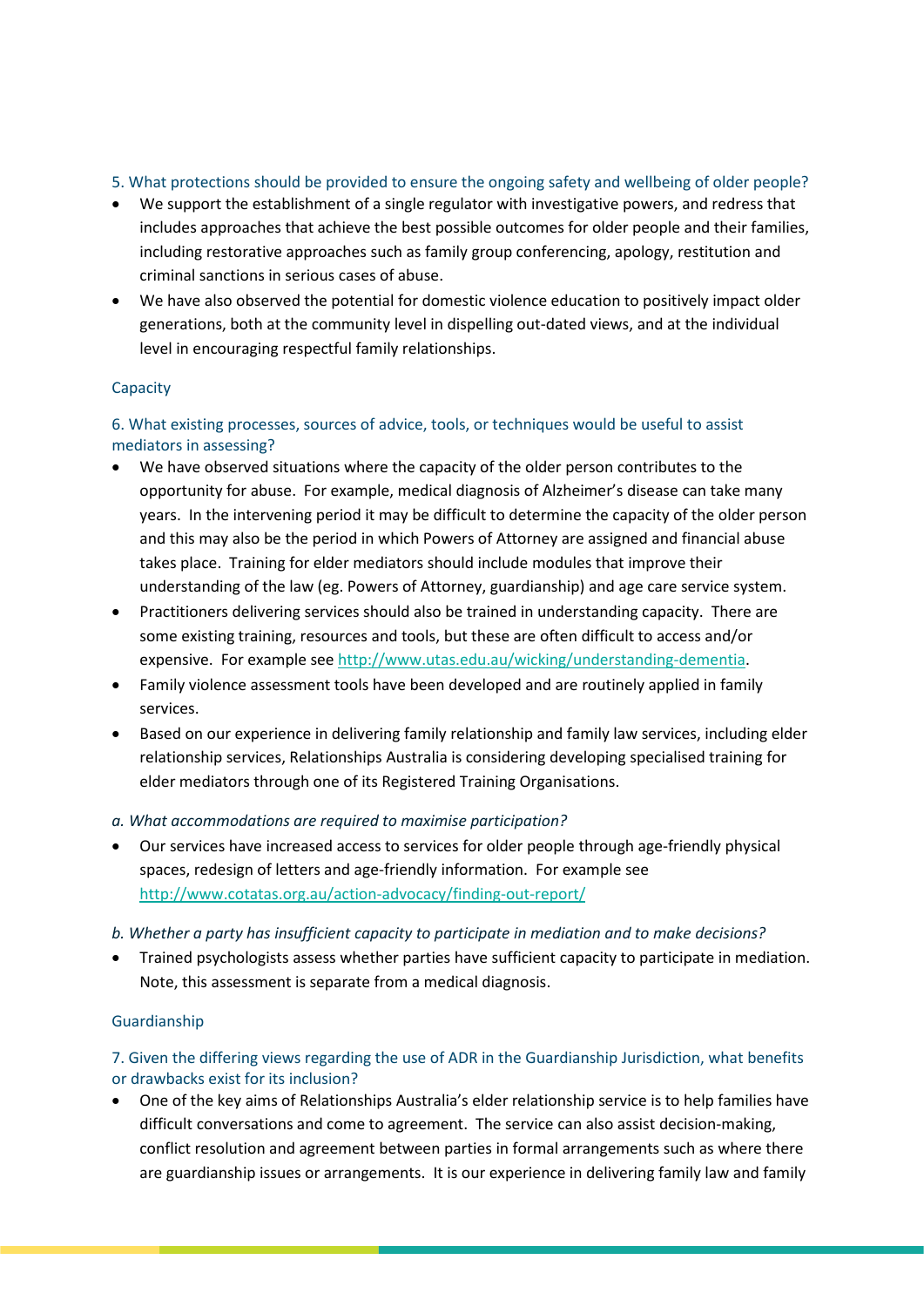and relationship services that agreements made in this way are less likely to break-down, and result in harm and future litigation. Even where guardianship orders are made, family relationships around the older person endure, often with increased conflict following a legal intervention. This conflict plays out in future decisions about the older person after the guardianship order has been made.

• Family meetings facilitated by a trained practitioner can bring in a wider range of people who can contribute to decision making that reflects the wishes of the older person, can be more flexible, and can reduce family conflict with the aim of improving future decision-making. Importantly, these services can assist all family members to have a voice in decision-making, particularly the older person.

#### 8. What criteria should be used to assess the suitability of matters in the Guardianship Jurisdiction for ADR (e.g. Supported Elder Mediation)?

• The criteria should reflect established criterion that exists for determining the suitability of matters for mediation as is described above.

#### 9. What options are there for effectively linking a Supported Elder Mediation service with the Guardianship Jurisdiction?

- Family meetings should be one of a suite of options available in the guardianship system.
- Suitability for mediation should be one of the assessments made early in the guardianship process.
- Supported elder mediation services should be adequately funded and staffed with trained and skilled practitioners.

#### 10. What considerations will be relevant in ensuring that a Supported Elder Mediation service will be accessible for:

#### *a. People living in rural and remote areas?*

- Early presentations to the elder relationship service have included older people from regional and rural communities. In these cases, the ability of the older person to exercise their rights and wishes has been complicated by the existence of multi-family households, expectations of entitlement to the family farm, complex financial arrangements, social isolation, vulnerability of the older person and poor communication between family members. The geographic isolation of older people and their families may also make it difficult to access 'face to face' services.
- Given the core of our service model is a family meetings, family members may also be spread across several States and Territories and in some cases, other countries. In developing our pilot program to support older Australians, the large geographic spread of clients will feature highly in designing a future model of service delivery.
- With a broader rollout of funded services, Relationships Australia Queensland could utilise its existing footprint of 17 venues across Queensland and a range of complementary service delivery models that increase access to services for people who at great distances from physical venues or outreach services. Technology-assisted services currently delivered by Relationships Australia Queensland include secure video platforms to provide 'face to face' virtual service to clients who only have to travel to their local neighbourhood centre, chat rooms and telephone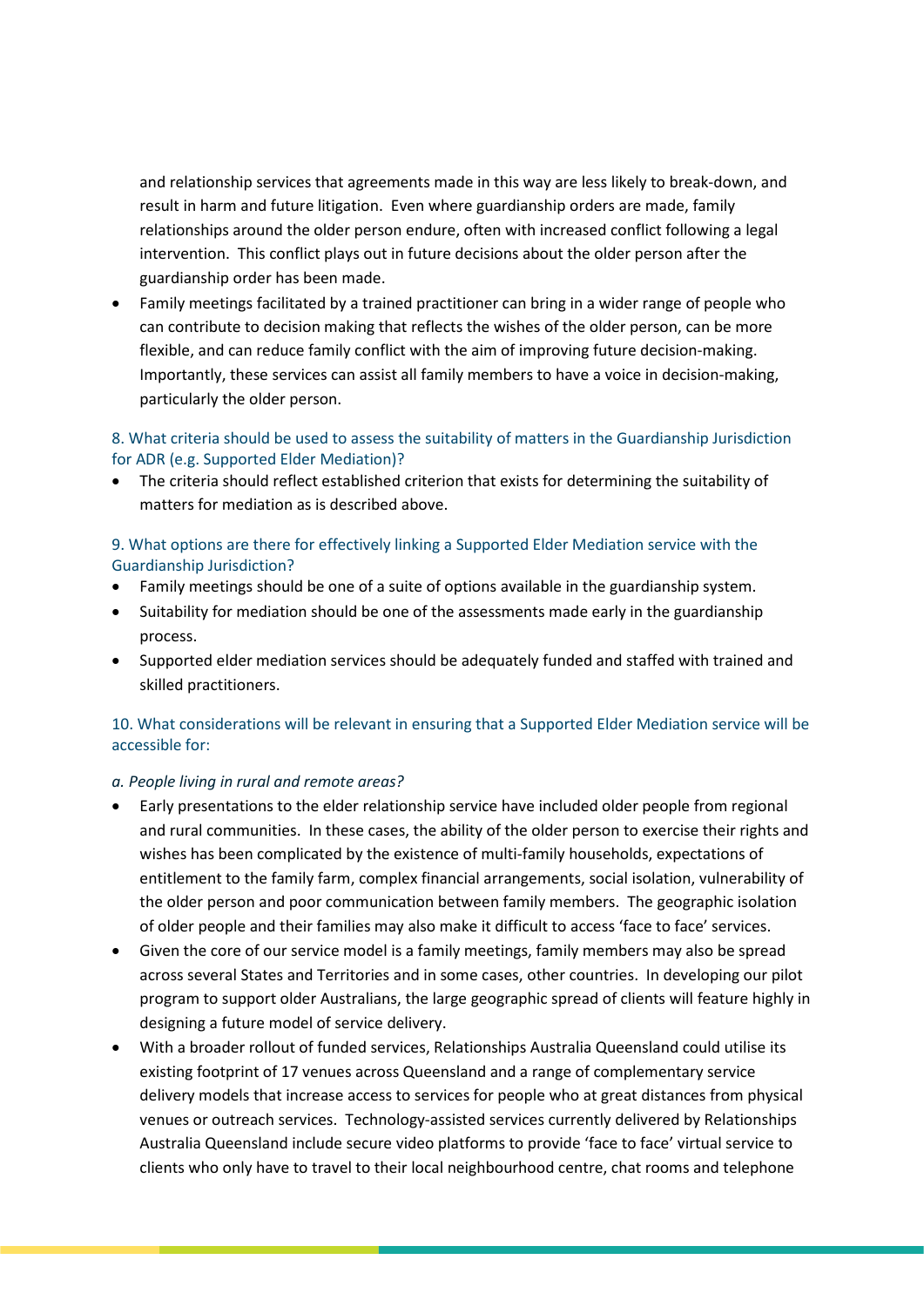counselling. In the last calendar year, around 150,000 calls were taken by the Client Contact Centre, including calls to Relationships Australia Queensland and the Family Relationships Advice Line. Many of the issues identified by callers were resolved at the first point of contact.

#### *b. Aboriginal and Torres Strait Islander people?*

• Relationships Australia delivers a range of counselling and mediation services to Aboriginal and Torres Strait Islander people. Our previous experience suggests that a range of strategies could be employed to increase access to a supported elder mediation service for Aboriginal and Torres Strait Islander people. This could include partnerships with local Indigenous services, recruitment of staff from Aboriginal and Torres Strait Islander backgrounds and flexible eligibility criteria in recognition that ageing happens differently for Aboriginal and Torres Strait Islander people.

#### *c. People from culturally and linguistically diverse backgrounds?*

- Clients from culturally and linguistically diverse (CALD) communities have raised issues consistent with observations in the literature, including male dominated cultural expectations, and vulnerabilities of elderly women due to language barriers and inexperience in navigating the Australian financial and social security systems. Where there has been a history of family violence, we observe intergenerational transfer that results in the abuse of mothers by sons at older ages.
- Many of the issues identified in the consultation paper exist for people from non-CALD backgrounds and there are existing service delivery learning. We note that some of the identified issues may occur in higher proportions for some people from CALD backgrounds.
- Training and professional development teams at Relationships Australia have made significant investments in developing and delivering training programs that increase the CALD competencies of the organisation. This has included cross cultural practice development with an opportunity to gain an accredited unit of competency with a registered RTO; sharing knowledge on specific cultural and ethnic groups; and looking at special concerns and need areas such as suicide, family violence, gambling addiction and family dispute within CALD families.
- While it is unrealistic to know the cultural practices of every ethnic and cultural group in our community, the key to overcoming this challenge is acknowledging the possible differences in our service delivery and practice, and attempting to seek clarification before taking action. Multicultural and cross-cultural competence is not seen in isolation from the overall standards and procedures of the service. We aim to provide high quality, accessible, inclusive and responsive services to individuals and families, in all aspects of our work and service delivery.

#### *d. Lesbian, gay, bisexual, transgender, intersex and queer people?*

• Relationships Australia Queensland has been delivering services to lesbian, gay, bisexual, transgender, intersex (LGBTI) and queer people for some time. Rainbow Counselling is offered at the Spring Hill venue which has remained our central hub for these services. The continuation of foundational LGBTI training for all our staff has contributed to increased levels of confidence and competence across the organisation.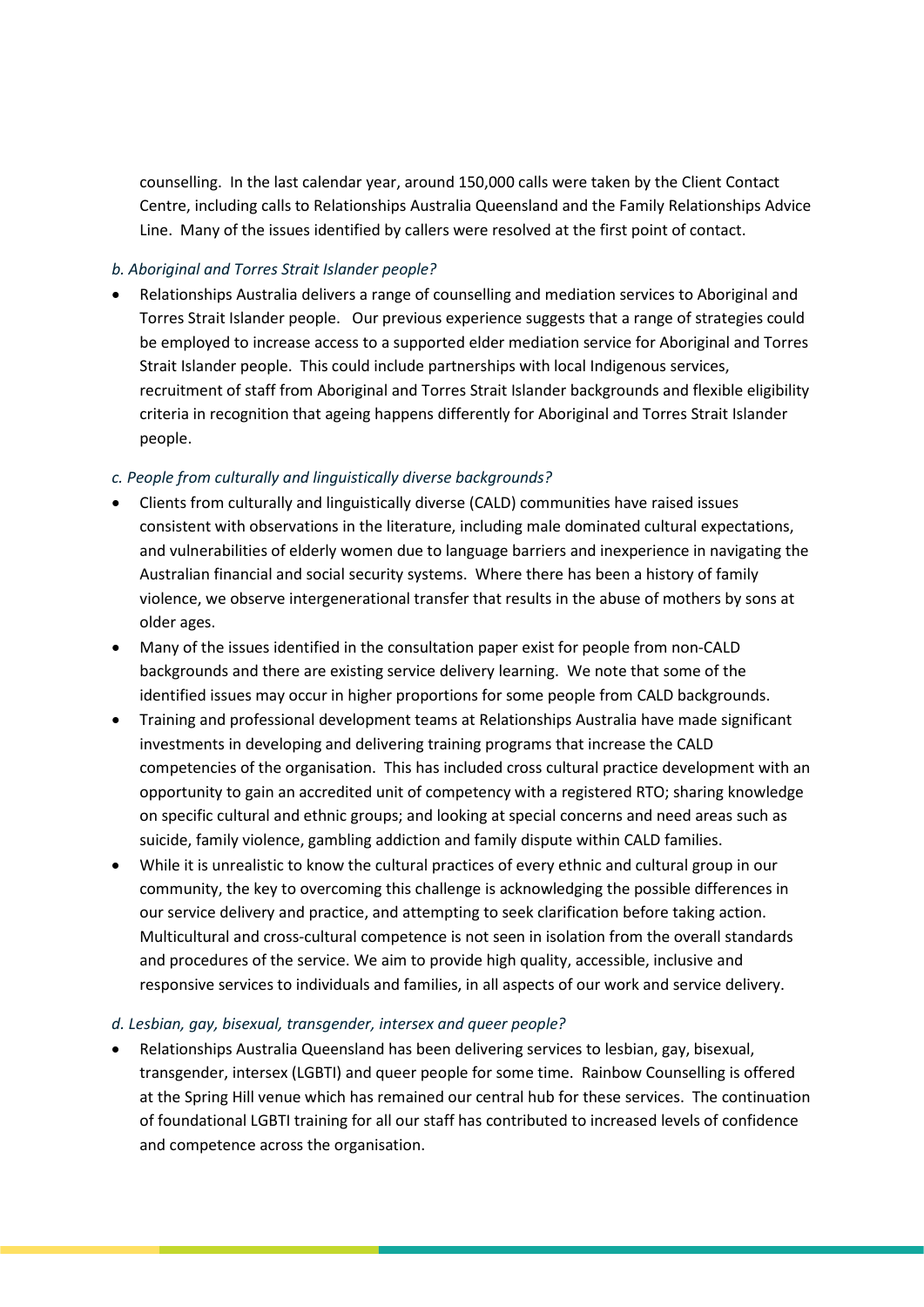• With respect to lesbian, gay, bisexusal, transgender or intersex people, we also expect family conflict to arise where adult children do not respect the partner relationships and wishes of the older person when financial and end of life decisions need to be made.

#### Service Provision

• Where elder abuse differs markedly from other related social policy issues is in the gendered nature of the abuse. While we note that women are more likely to be the victims of elder abuse, and men the perpetrators, the gendered nature of elder abuse is not nearly as marked as for violence and abuse at younger ages. The current family violence sector is orientated (largely due to historical funding models and need) to provide services to women and children victims (eg crisis accommodation, child protection) and we suggest that many of these services are illequipped to deal with, inadequately funded, and inappropriate for, older people. This is particularly the case for male victims and female perpetrators. Within the elder relationship service we have used approaches developed for family law services where the service model supports both male and female members of couples.

#### 11. What other considerations will be important when determining the most appropriate delivery of a Supported Elder Mediation service?

- Our experience suggests that the most efficient and effective model should include intake, preparation and mediation provided by trained practitioners. The vast majority of clients seeking services under our pilot program only attend the service for one session; this is consistent with other family law and counselling services. The single session is an opportunity to provide information and referral, possibly the only service the person requires.
- As mentioned above, the service should be developed with recognition of the distances between family members and include face-to-face and digital service delivery options.

#### 12. What advantages or disadvantages would you perceive with a government provided service as against one provided by the NGO sector?

- Services provided by a non-for-profit organisation such as Relationships Australia can benefit from an existing service footprint and a history of delivering services to families affected by a far reaching and complex range of issues. These services are embedded in a network of other community and health services that can also support families with particular problems that require a specialised service, such as community legal aid, drug & alcohol or family violence services.
- Relationships Australia also has flexible and innovative service delivery models that include faceto-face onsite and outreach, telephone, video and on-line options. They are positioned as a general population services and therefore can directly address the stigma and shame associated with many family issues. Many of our clients, in particular CALD and Indigenous clients would be fearful of a government provided service and this would make it difficult to engage some highrisk groups.
- Problems such as mental health, conflict and violence are very common amongst our current client base and as such the incidence can be continually normalised across all populations and cultures. Family therapy has a long tradition of engaging diverse families and communities and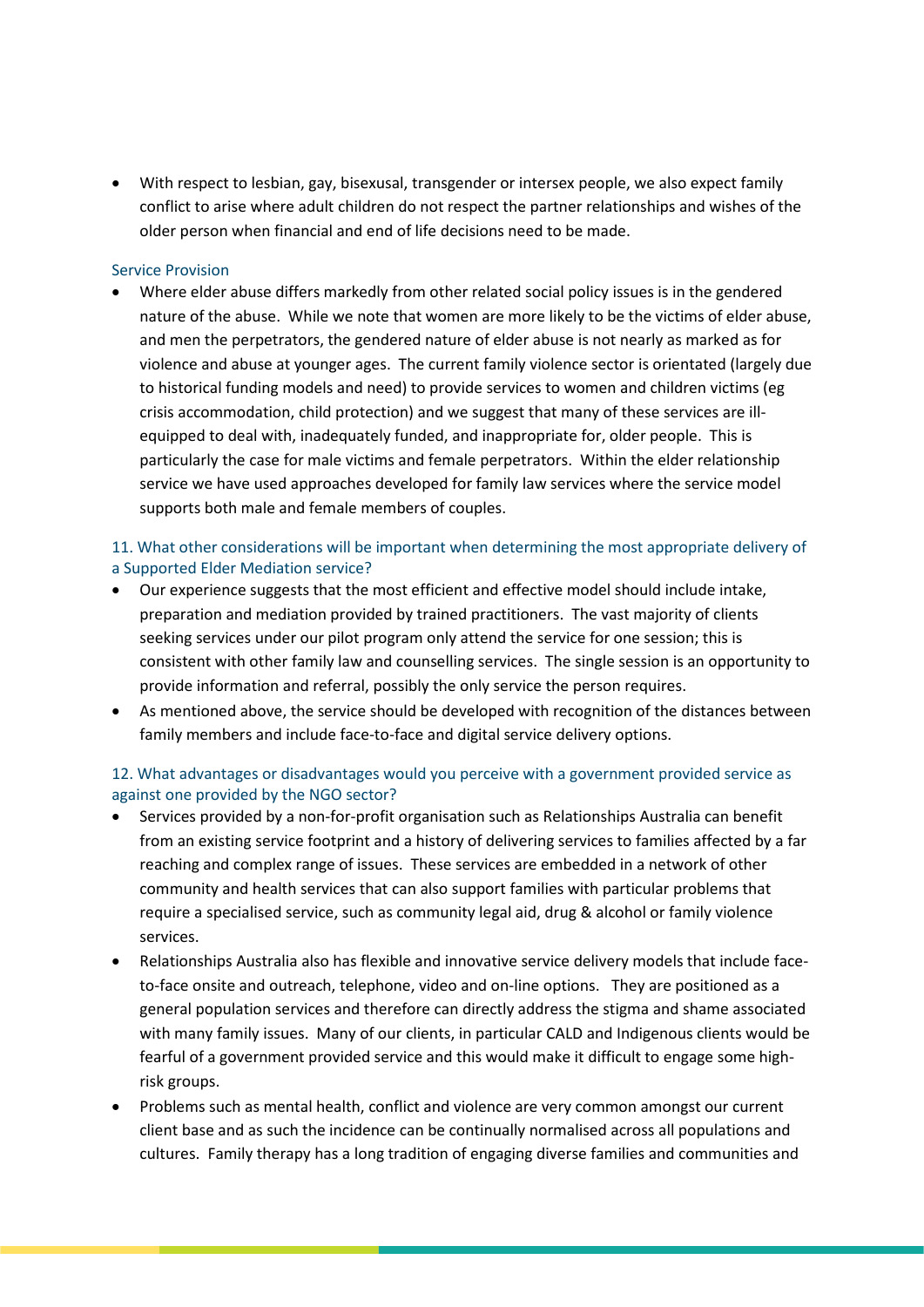practitioners using family therapy approaches have the knowledge and skills to work with diversity and kinship groups.

13. Does your organisation have a steady stream of matters suitable for Elder Mediation and may it be a suitable pilot site?

- As mentioned earlier in this submission, Relationships Australia has been delivering mediation services to families on behalf of the Commonwealth Departments of Social Services and the Attorney-General since 2006. Over the past 12 months we have also been delivering services to families with age-related family issues at six locations around Australia.
- Learning from the 12 month elder services pilot could inform future service provision in Queensland. The most difficult part of service provision to date has been engaging families with age-related issues. Even where a family member approaches the service, it can be challenging to encourage other family members to attend. However, our pilot evaluation finds that stakeholder engagement around the site and public awareness of the service are key to success. The government could also facilitate referrals through public awareness campaigns and legal pathways, including the administrative tribunal if they were to roll out a supported elder mediation program.

#### 14. What do you see as the key points where older people and their families may benefit most from access to a Supported Elder Mediation service?

- Ideally, families would access a supported elder mediation service to assist them to have difficult conversations before family conflict and crisis was imminent.
- Unfortunately our experience suggests that many families, but not all, fail to seek help until the family is experiencing considerable turmoil, conflict and dysfunction. Despite this, with a carefully considered model staffed by skilled practitioners, improved outcomes can be achieved across the spectrum of people's lifecycle. Therefore, the program should include strategies from early intervention (retirement and end of life planning, communication skills, public awareness campaigns) through to specialist services (violence, neglect, entrenched conflict, guardianship).

#### 15. Which professionals or services may be best placed to make referrals to a service?

- In our experience in supporting families affected by family violence, there are usually people in the formal and informal networks around the 'at risk' person who know, or have suspicions about violence and abuse. For example, in a survey conducted by Relationships Australia in January 2016, almost one-third of respondents indicated that they had concerns relating to the abuse of an elderly relative or neighbour (see www.relationships.org.au).
- The challenge for policy makers is to create an environment to support and encourage people to report to the appropriate service or authority. Our stakeholder conversations have alluded to the potential of the existing health and community service sector in helping to identify elder abuse. We would also support increased education of staff in the banking sector to identify and respond/refer to elder abuse.
- Services that come in contact with older people at risk of abuse provide a large and complex network of potential referrers including age care assessment teams, GPs, Pharmacists, human Services and community support organisations such as mental health, housing and carer services. At present, many service providers show a lack of confidence and skill, and have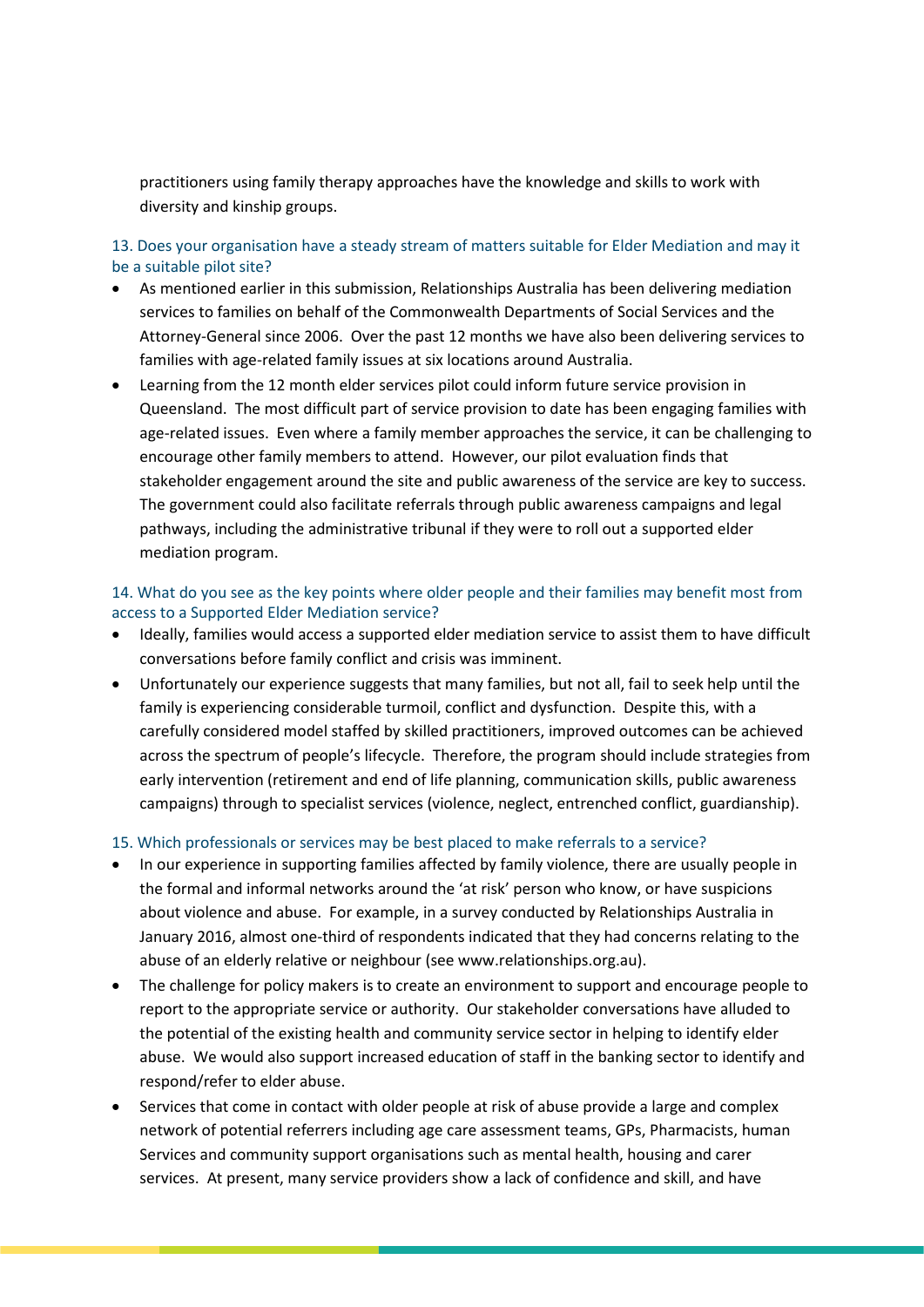insufficient information to assist them in approaching and dealing with issues of elder abuse. This is compounded by a lack of referral pathways, and few primary and tertiary services with specific skills in supporting people affected by elder abuse.

• Family relationship services can also provide a 'safe-space' in which people are comfortable discussing concerns relating to abuse. Where the service identifies safety concerns, existing procedures for families affected by violence would ensure appropriate reports and referrals are made.

#### 16. What would be the best methods for engaging with referrers, older people and their families to maximise their understanding of Elder Mediation?

• It is likely to take a period of time to embed a new service that targets older people across Queensland. Relationships Australia has found one-on-one stakeholder meetings to be effective in building referral pathways to our elder relationship service. However, public awareness campaigns could be similarly effective if adequately resourced and sufficient services existed across the state to cope with the potential demand.

# **Challenges**

17. Do you consider that conflicts and disputes involving older people are sufficiently widespread to justify a Supported Elder Mediation service?

- Demographic ageing of the Australian population and increases in the complexity of family structures have created an environment for a potential rise in ageing-related family relationship issues. These changes are likely to result in increases in the number of inheritance disputes; a greater need for retirement and end-of-life planning assistance; and the need for carers to provide extended care periods for ageing Australians due to their longer, but not necessarily healthier, life expectancies.
- Should there be an increase in ageing-related family relationship issues, there are service gaps in the current suite of counselling and dispute resolution services for affected people and their families.
- Based on existing evidence on the prevalence of family violence, estimates of elder abuse and our experience in delivering family relationship services, we consider there to be a significant number of families that are experiencing conflict and disputes that are unlikely to be resolved without the assistance of a trained practitioner.
- In a number of cases to date, conflict and elder abuse has arisen due to an agreement breaking down or misunderstanding, but often the situation has arisen due to poor communication or that an agreement was never discussed or made at the outset. In a survey conducted by Relationships Australia in May 2016, less than 50 per cent of respondents reported having a will. Of those who had a written will, one quarter had not discussed it with their family (see www.relationships.org.au). This suggests widespread potential demand for this type of service.

#### 18. What barriers may exist to older people, their families or supports, and service providers from accessing such a service?

• We note the cost, time and stress involved in pursuing many of the remedies currently available. We support the increased powers of tribunals and an increased range of alternative dispute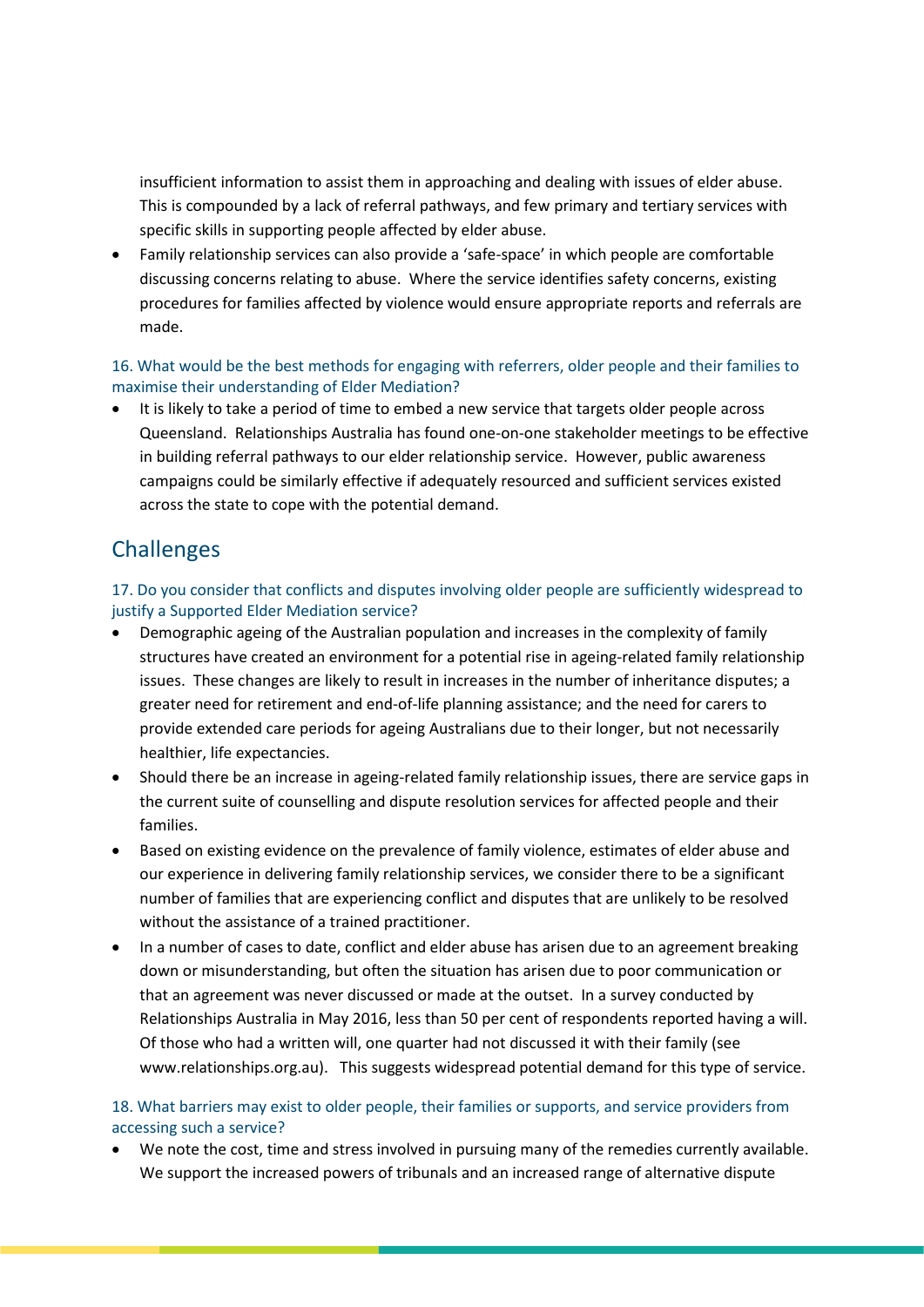resolution and support services to assist people to resolve disputes, reduce conflict and make lasting agreements.

• We recognise barriers such as cost, location, shame and low levels of knowledge about alternative dispute resolution pathways in the potential client base. However, acknowledgement of these barriers in service design could increase the potential engagement in a supported mediation service.

### Naming

#### 20. What should be considered when naming a Supported Elder Mediation service?

• Our experience in delivering mediation services to older Australians suggest that naming is important in encouraging families to engage with the service. Our service name 'elder relationship service' has been incorrectly associated with our couple counselling and/or separation services by prospective clients, and we are likely to consider names that capture the essence of the service in the future. We would also suggest avoiding the term 'mediation' which can be associated with lawyers and legal dispute resolution pathways.

#### 21. What terms for older people have been effective in your experience?

• Recent discussions of our service name have preferred terms such as family meeting, supported family meeting or facilitated family meeting.

### **Other**

#### 22. What other issues do you consider are important for consideration in the development of a Supported Elder Mediation service?

- While cases to date demonstrate how difficult it can be to engage all the parties in multifamily situations, early learning also point to the services ability to empower family members to tackle family conflict where pivotal members of the family refuse to engage with the service.
- The best outcomes for people affected by abuse would be achieved by a single regulatory/investigative body and a nationally consistent policy framework. This framework could be informed by policy work in other related areas, including standards for creating 'elder' safe organisations, quality accreditation standards for children's services, family violence and disability services.
- While we agree that it is possible to have too many safeguards, policy must ensure that the choices exercised by people with such significant consequences are, at the very least, informed choices. We support an approach that firstly supports the voice of older people to express their wishes, and secondly promotes their best interests.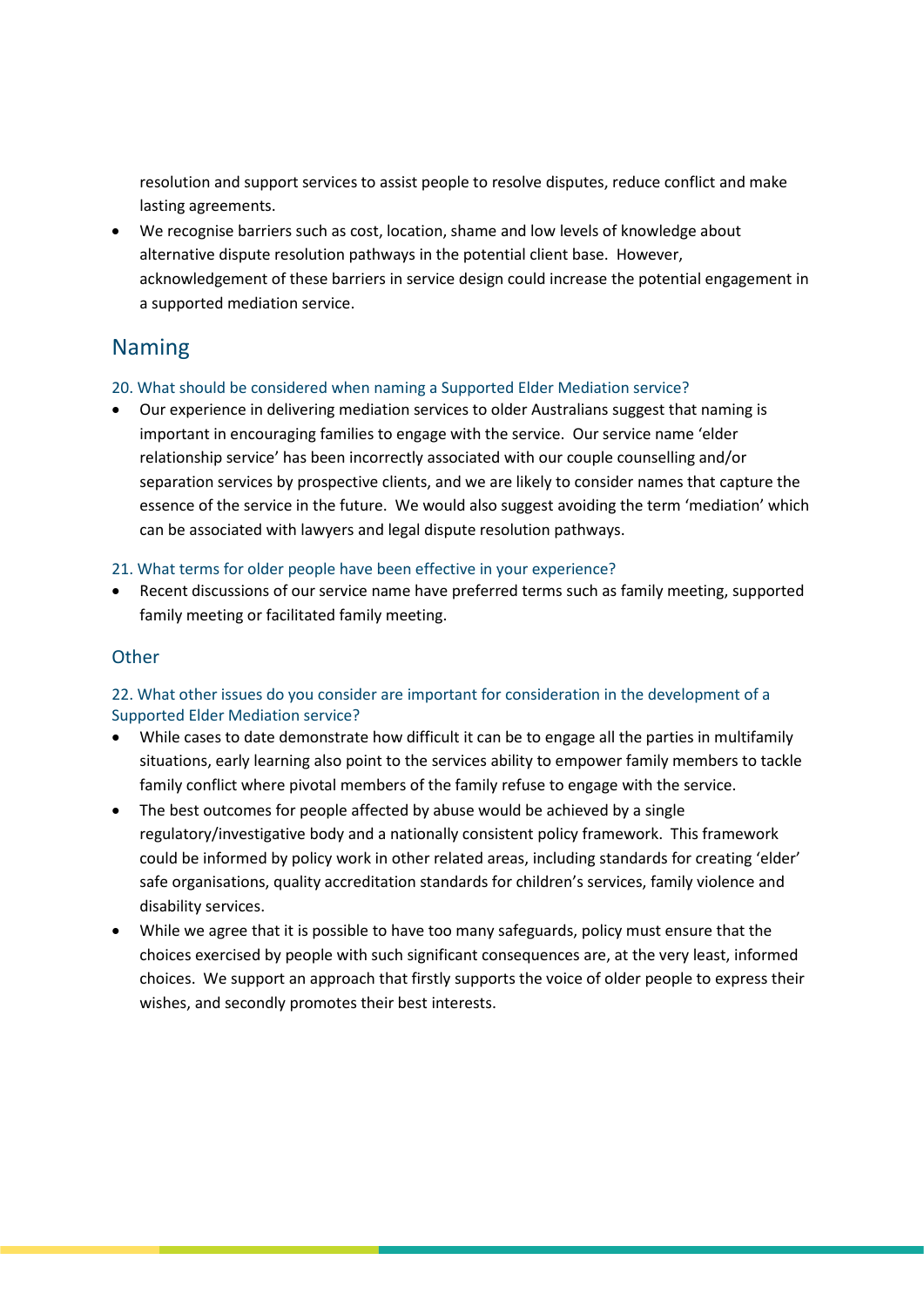In the early stages of Relationships Australia's elder relationship services trial we have promising results that support an innovative approach that can improve the outcomes of older clients and their families. In contrast to legal process which can circumvent the services ability and the client's willingness to mediate their own solutions, success has been achieved through assisting people to reach agreement, and restorative and therapeutic approaches that preserve and enhance relationships into the future.

Thank you for the opportunity to provide a submission to the Sup0ported Elder Mediation Discussion Paper. Should you require any further clarification of any aspect of this submission or need information about the services Relationships Australia provides, please contact me or Paula Mance, National Policy Manager, Relationships Australia National.

Yours sincerely,

Alin Broch

Alison Brook National Executive Officer

12 December 2016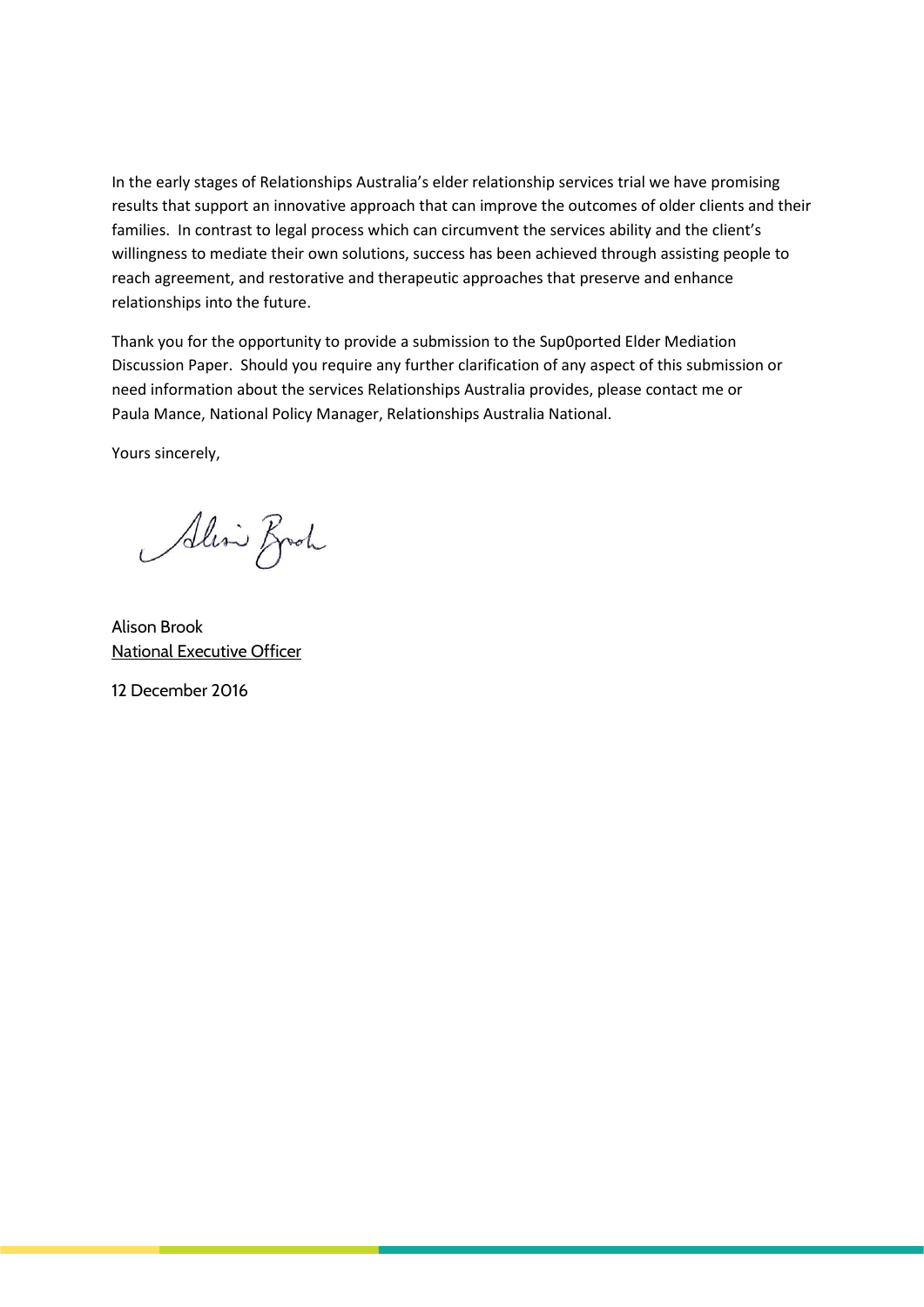## Case studies

### Case study 1 - mediation

A mother lent her son a large portion of her retirement savings for his business venture. There was an understanding by both parties that the money would be paid back. The mother factored in that the son mostly owned his own home and felt confident that the money would be repaid. However, the son had re-mortgaged his home and did not disclose that he was in a precarious financial position.

Ten years have passed and the son has not been in a financial position to repay the mother and the mother has been unable to retire. The son and his wife have both worked hard for several years and they both have jobs but still contend they cannot afford to repay the loan. The son feels that the money, and his obligation to re-pay the loan, should simply be forgotten about. The son has not acknowledged to the mother his gratitude for the loan, nor his remorse at being unable to repay it.

In this situation, the mother has held off on pursuing her legal rights due to her love for her son. The mother is emotionally distressed over what she perceives to be her son's betrayal of her good will. Her legal claim is clear and undeniable; however, her husband (and the son's father), does not wish to pursue the son for the money. The division regarding their son has led to their own relationship and financial problems. They also share a sense of regret that they have been unable to give equally to all of their children and anger they are being taken advantage of.

Outcomes sought at mediation:

- 1. an acknowledgment/apology from the son that he understands the issues and is grateful and wanting to do his best to rectify the situation; and
- 2. partial repayment of the loan at a rate that the son and his family can afford.

#### Case study 2 - counselling

A separated elder couple accessed the elder relationships service. They had separated and there was a high level of animosity and blame and the husband was becoming very abusive towards the wife. One of the adult children was also very abusive towards the mother, blaming her for the separation. After intake, historical family violence was evident but this now included extended to other family member perpetrators.

The husband was unwell, and both elderly and old fashioned in his values, and unaware that his actions were a form of abuse. However, he was open to change, particularly as he was fearful of being on his own for the rest of his life.

The counselling process was effective in allowing them to reconfigure how they related to each other and educate the husband about respectful behaviour.

#### Case study 3 – mediation

An adult child accessed the service as her sister had moved their father to a nursing home closer to her home; she had not consulted other family members. This move had meant that the father was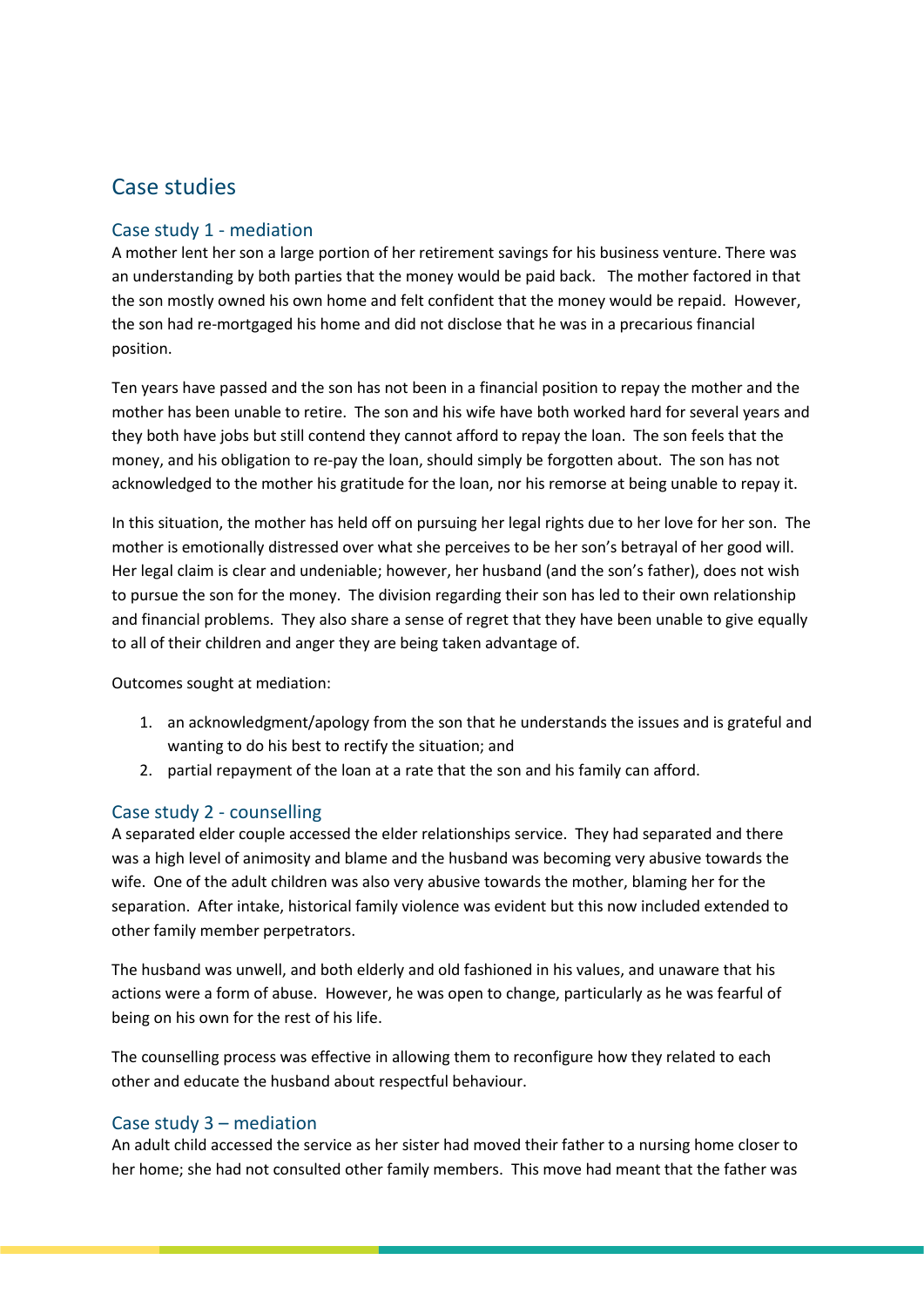no longer able to get outside into the garden (which he loved to do in the previous home). Also, his partner could no longer visit him because he was now too far away and she had no transport. The elder daughter insisted that this new nursing home was best for him as it was "more secure" but the father and other siblings believed it was to meet her needs and not his.

The clients had initially contacted the state administrative appeals tribunal before seeking mediation, but the sister had been difficult to get an appointment with. By the time an intake was done the family had a date with the tribunal. The service offered them the option of a family meeting once they had been to the tribunal but the sister was no longer interested.

#### Case 4 - mediation

An elderly client was referred to the service by a local community organisation. The client lived with his son who was his main carer. The client had concerns around 'lending' his son money, feeling pressured to lend and the timing of repayment of loans. A support worker attended the interview and had genuine concerns about the client being taken advantage of and his ability to recollect when, if and how much the son had 'borrowed' from his father and when or if he had made repayments.

There were several attempts to contact the son but he said that there were no problems and the community worker was interfering. The father was contacted and it was explained that his son did not want to participate and he decided not to proceed and further upset his son.

#### Case study 5 - mediation

An elderly widowed mother came to the service requesting assistance with a family situation. Several families lived on their large rural property, including her two sons and their families who work the family farm.

Things had become increasingly hostile between the mother and one of the daughter in laws. The mother had moved out of the main house and was worried about their ability to live together and run the farm. The sons didn't want to get involved. A family meeting was held to assist the family members to come to an agreement about management of the farm and their family relationships.

#### Case 6 - mediation

Three male siblings in their fifties came to mediation to discuss the care of their elderly parents. They had another sibling who was not involved as she lived overseas. One son lived interstate and came back to regularly to see his parents and to try to manage their care. One son had taken the biggest responsibility for managing the care of the parents as he wasn't working but had reached a point where he was unwilling to continue doing this as it was affecting his mental health. The brothers had joint Power of Attorney over their parent's affairs.

Their parents still lived independently in their home. Mother had been diagnosed with dementia which was reasonably advanced and father had diagnosed mental health issues where he was prone to very angry outbursts. The sons had tried to buy in care to support them in their home but the parents wouldn't let strangers into the home and became hostile to most people trying to help such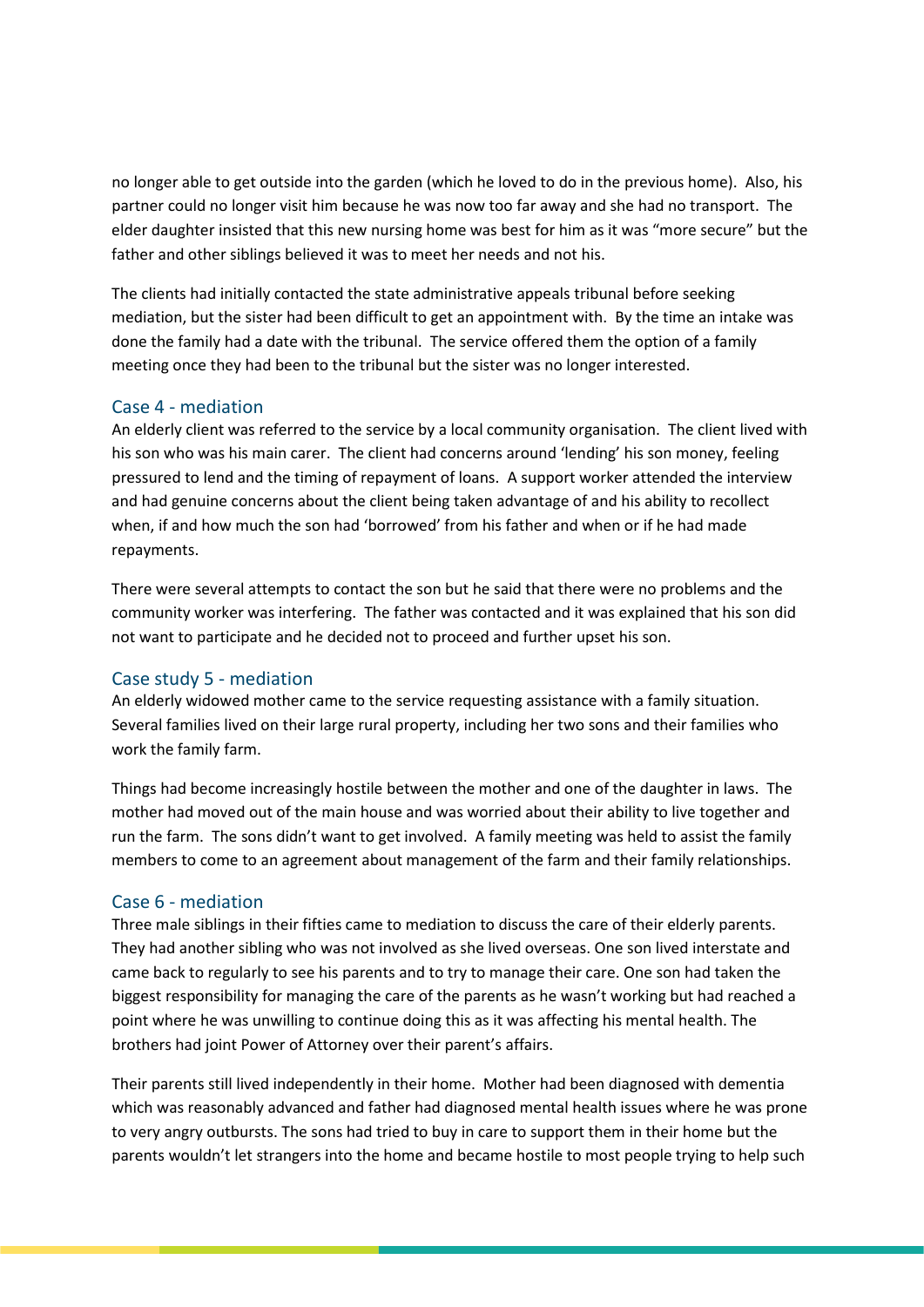as carers, cleaners, RDNS etc. They would only really tolerate their children coming to help which had mainly fallen upon the son who wasn't working.

Three siblings believed that mum and dad weren't coping and should be put into residential care against their will. One son was a staunch advocate for maintaining the independence and rights of his parents and would not agree to this as an option and had been resisting it for a considerable period of time (2 years or more) preferring to try different options to bring help into the home. He was often unable to help and went way overseas for extended periods for his work on a regular basis. The other brothers were aware that they could apply to the Guardianship Board but didn't want to cause conflict.

Outcome from the family meeting: The son who had resisted putting his parents into care eventually agreed to look at options for mum but would not agree to consider a placement for dad. He did agree to have a conversation with dad about the possibility of moving into care at some point in the future. Another mediation was scheduled.

#### Case 7 – mediation and counselling

The service was contacted by an older couple who were unwillingly sharing their house with an adult daughter (aged 50). They had agreed for their daughter to move in for a short time to mind the house when on holidays but she then declined to move and been in the house for the last 6 years. The daughter has mental health issues and although living reasonably separately, was both verbally abusive, mostly to her mother, and stonewalling (refuses to discuss her behavior or moving out), and is making their lives in the house increasing stressful and unpleasant. The mother, in particular is feeling a negative impact on her own mental health and home amenity. There are also issues about the level of the daughter's financial contribution.

The mother is also worried about where else the daughter could live (the daughter is on a disability payment). The parents were thinking of selling their house as a means of resolving the situation although they do not really want to move.

The parents attended for an intake and discussed a length their situation. Their daughter was invited both by letter and by her parents verbally but chose not to participate in a mediation process.

We then referred the parents to Seniors Rights for legal advice and the mother to counselling. The mediator had a number of follow up phone calls with the mother to see how things were progressing. Through legal advice the parents became aware they had legal options to remove their daughter if necessary. Seniors Rights also offered to help them draft warning letters to their daughter of their wish for her to relocate and ability to evict if no other option. Seniors Rights also offered to provide the daughter directly with referrals and resources to find alternative accommodation. Although the matter did not proceed to mediation the parents felt much more informed and empowered and realised they did in fact have options beyond selling the house to separate themselves from their child's abusive behaviour.